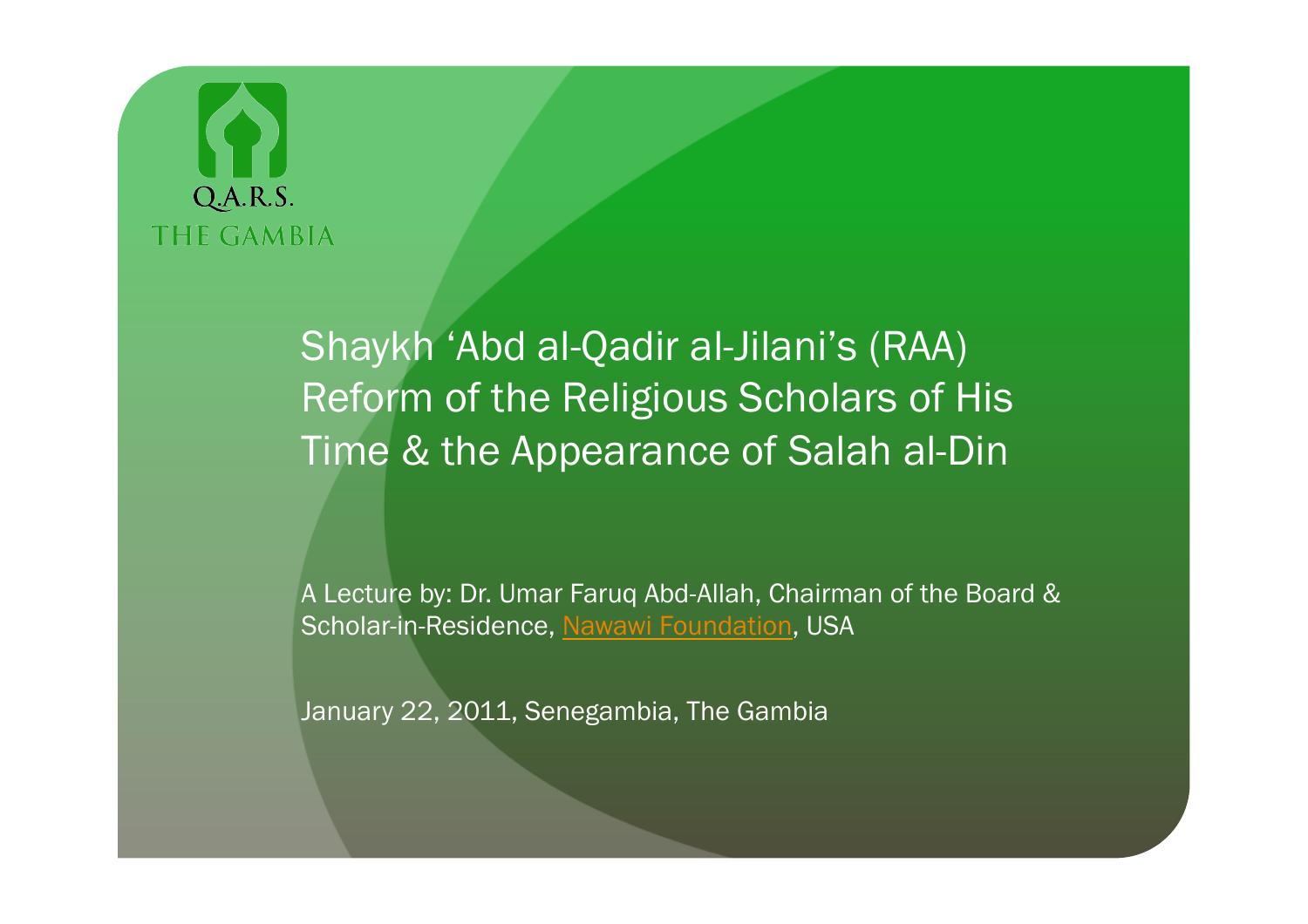Praise be to God who girded His saints with the sword victory and placed on their heads the crown of honor, awe, and nobility and made them the way marks of guidance as a special mercy to all creation so that humanity board with them the ark of safety and salvation in this life and after death.

We are gathered here today to celebrate the remembrance of al-Qutb al-Ghawth (the Pole and Saintly Helper) known in his native Persian as "Pir-e dast-e Gir" (the great and noble lord who takes your hand for support and victory) – Shaykh Muhyi al-Din (Reviver of the Religion) 'Abd al-Qadir al-Jilani al-Hasani al-Husayni al-Sharif – the Sultan of all the saints.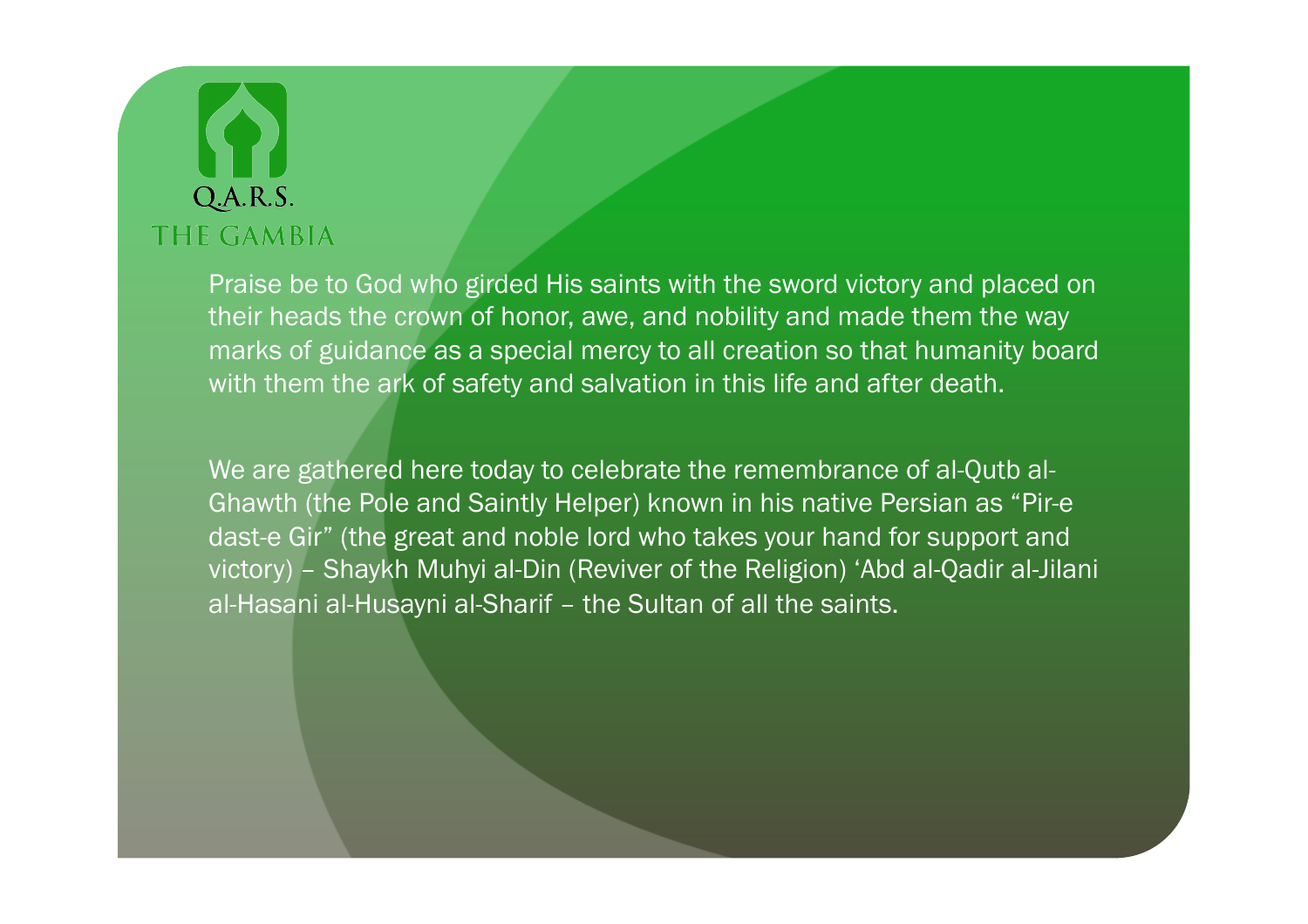The great late English Muslim scholar Martin Lings (Abu Bakr Siraj al-Din) – may God have mercy on him – asserts that probably no Muslim after the Prophet (PBUH) and the Rightly-Guided Caliphs – may God be pleased with them – until today has left such a profound and far-reaching effect on Muslims than Shaykh 'Abd al-Qadir al-Jilani.

The late great German Muslim writer and researcher Annemarie Schimmel, God have mercy on her, notes that al-Qutb al-Ghawth Shaykh 'Abd al-Qadir won the love of the entire Umma; in the world of Islam there is no saint more dear to the hearts of all Muslims whether rich or poor, educated or uneducated than Shaykh 'Abd al-Qadir al-Jilani.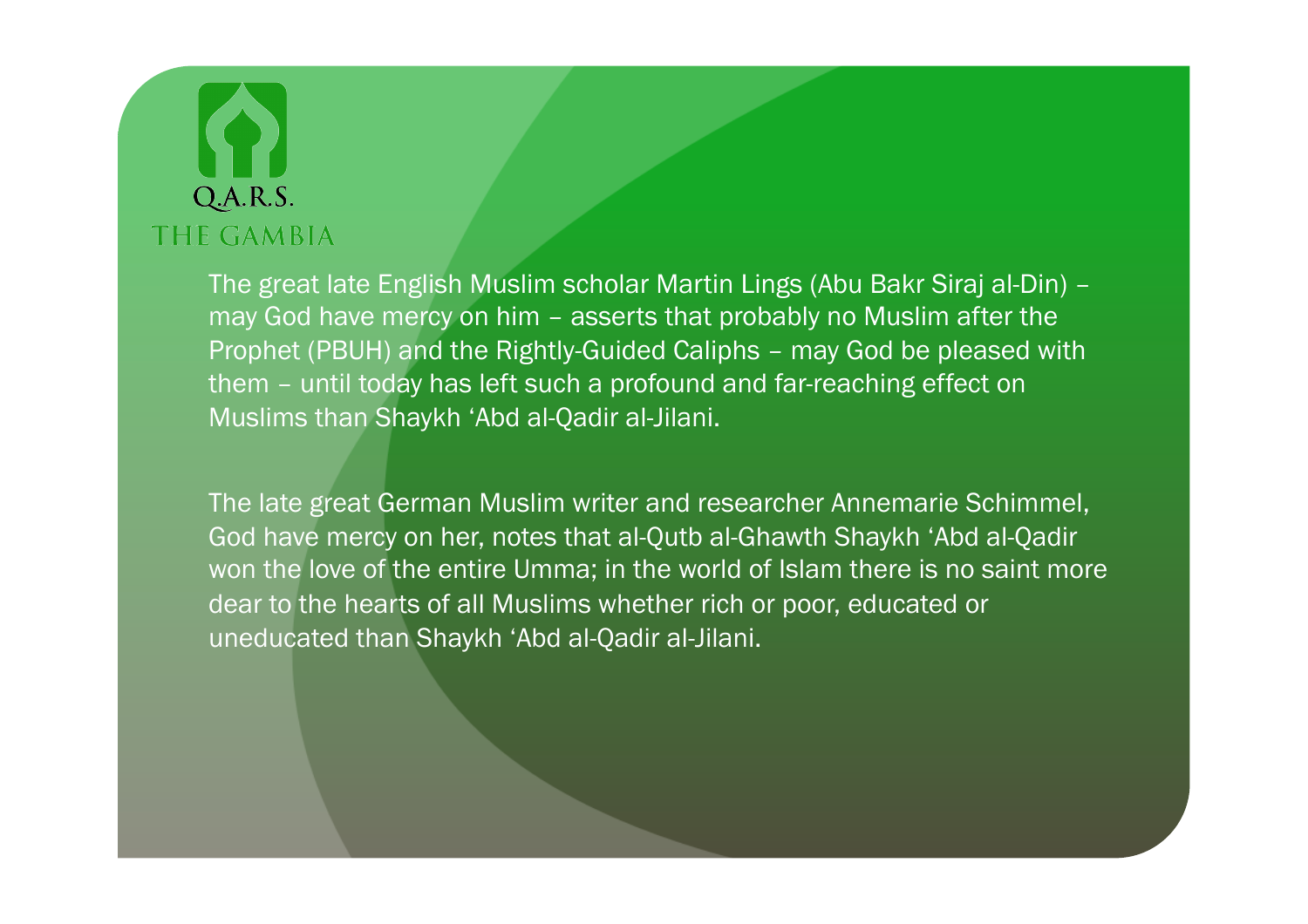Shaykh 'Abd al-Qadir ranked among the greatest religious scholars of his time by the consensus of all Muslims – Hanafis, Shafi'is, Malikis and Hanbalis. al-Nawawi says. "Shaykh 'Abd al-Qadir was the master of all the great scholars of the Shafi'i and Hanbali schools". His student Muwaffaq al-Din ibn Qudama remarked that Shakh 'Abd al-Qadir mastered 13 outward sciences of Shari'a perfectly and no student of knowledge had to look for other teachers. He was a sea of outward knowledge in the sciences of the Qur'an, Hadith, Islamic Law, the art of giving fatwas and other branches of knowledge.

It is well known that Shaykh 'Abd al-Qadir al-Jilani reformed, united, and first organized the Sufis of his time into orders. All of the great Sufi masters of his age recognized his Imamate and hearkened to his will. The Qadiri Sufi Order quickly spread to all corners of the Muslim world during his lifetime and after his death – so that the Qadiri Order became and remains the greatest, largest and most numerous of all the Sufi orders in Islam. In the time of Shaykh 'Abd al-Qadir, the two words "Sufi" and "Qadiri" became synonymous. To be a Sufi meant to be a Qadiri. To be a Qadiri meant to be a true Sufi.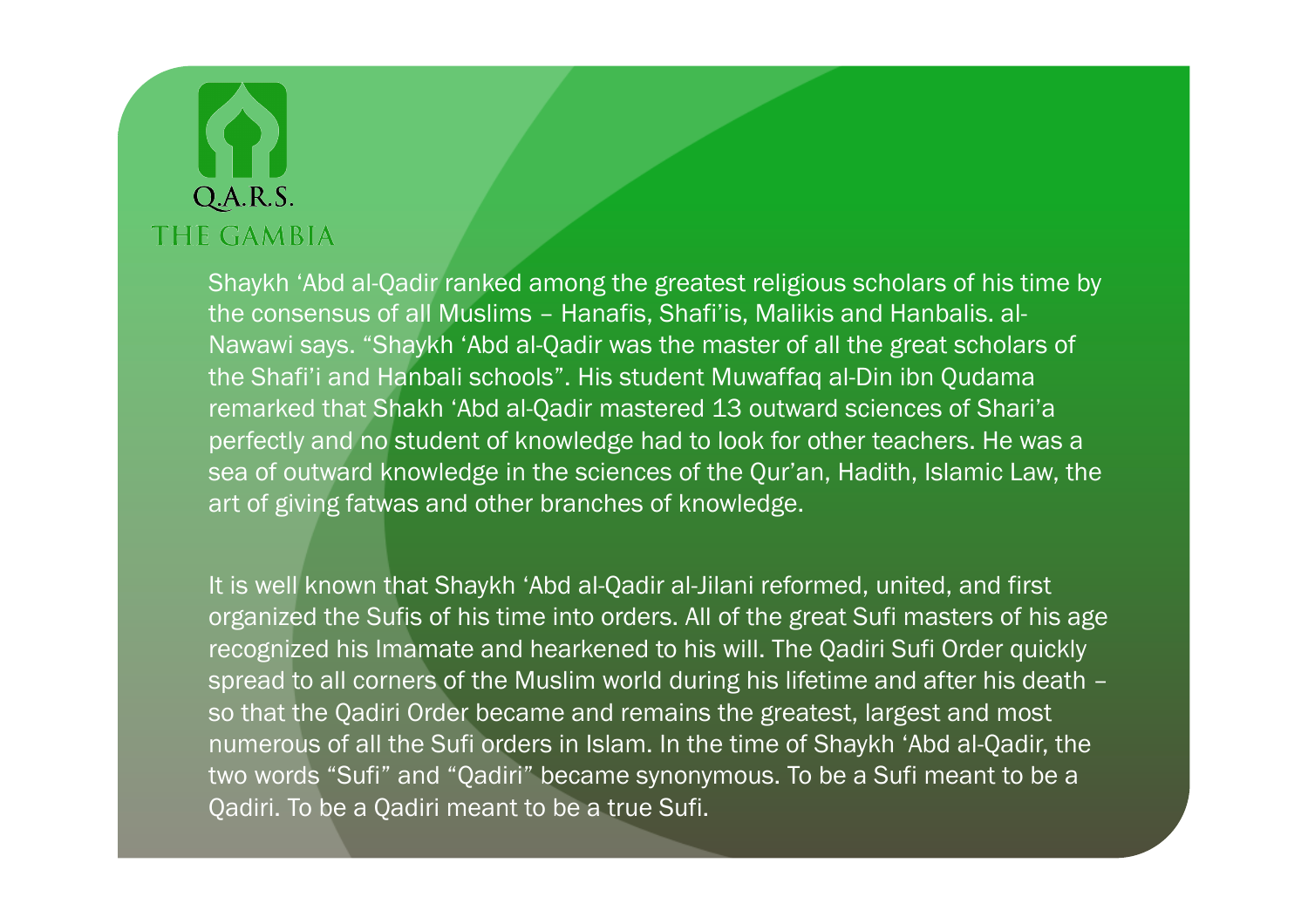Many people may not be aware, however, that one of the dimensions of Shaykh 'Abd al-Qadir's greatness and his profound influence on the Muslims of his time was that he strove to produce a new generation of Muslims not just to revive true Islam but to defeat the crusaders in Palestine & Greater Syria. The victories of Nur al-Din Zangi and his general, Salah al-Din Ayyubi and the re-conquest of Jerusalem also stand as a testimony to the efforts of al-Qutb al-Ghawth 'Abd al-Qadir al-Jilani and the thousands of upright men and women that appeared with that new generation.

For all these reasons and many more, the umma concurred on proclaiming the excellence of Shaykh 'Abd al-Qadir al-Jilani and their love for him. And the great scholars of Islam agreed in their recognition of his greatness.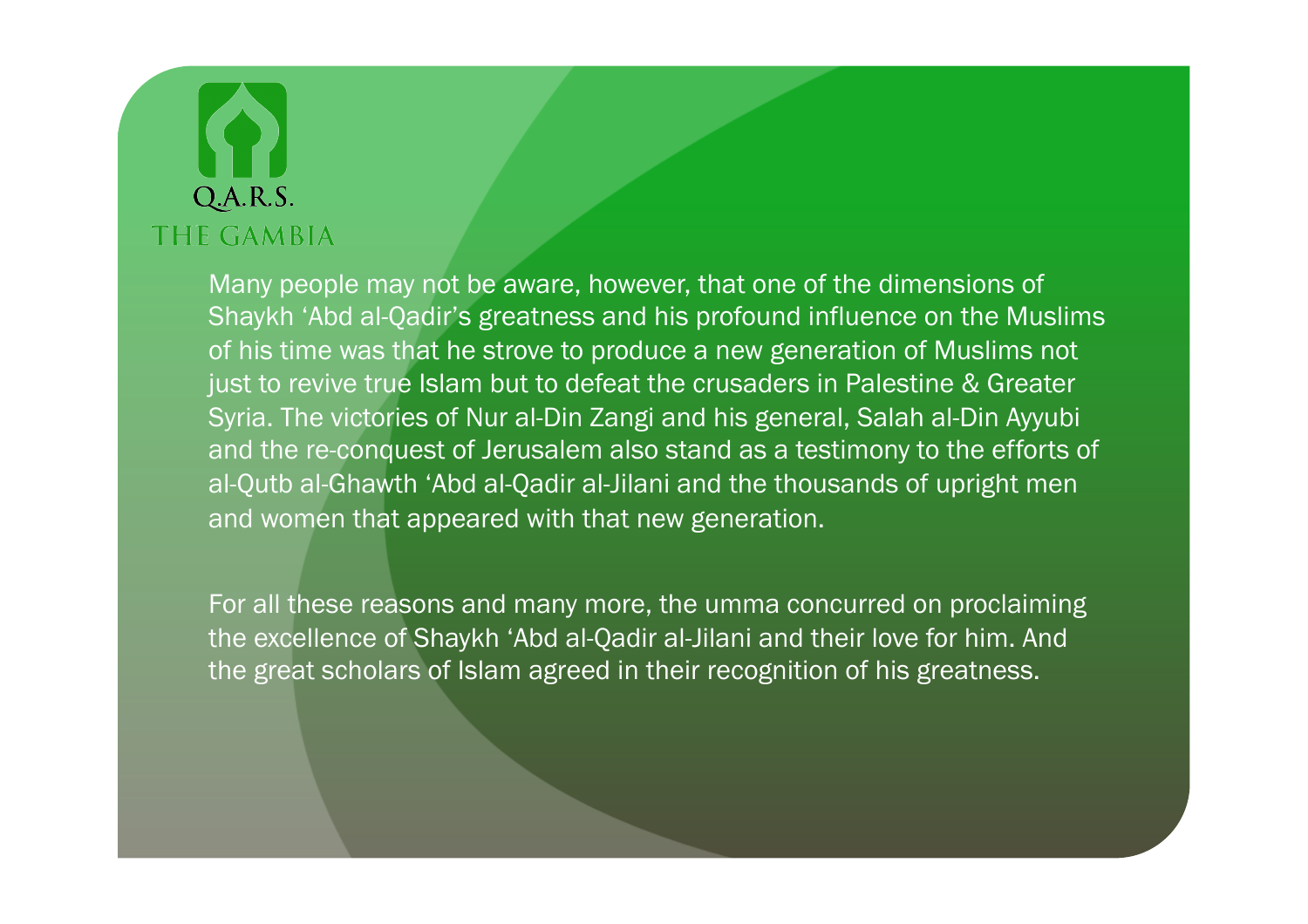While the great Sufi masters called him the Sultan of all God's saints, the greatest spiritual helper and other titles of honor – the great scholar of hadith, al-Hafiz al-Dhahabi, said of Shaykh 'Abd al-Qadir: "He is the perfect exemplar, the Shaykh of Islam, the waymark of all saints & the reviver of the religion [of Islam]".

The great scholar of Islam, Ibn Rajab al-Hanbali, said of him: "Shaykh 'Abd al-Qadir had no peer. His reputation was known far and wide. He was firmly established in sound practice and knowledge. He was THE shaykh of his time. He was the sultan of all other shaykhs. He was the noble lord presiding over the people of the [Sufi] path in his time. He was the master of [all] spiritual stations. He enjoyed the total acceptance of all [the people]. He was held in greatest esteem in his time by all shaykhs of the age, the religious scholars and ascetics. Many people would repent of their sins in his presence.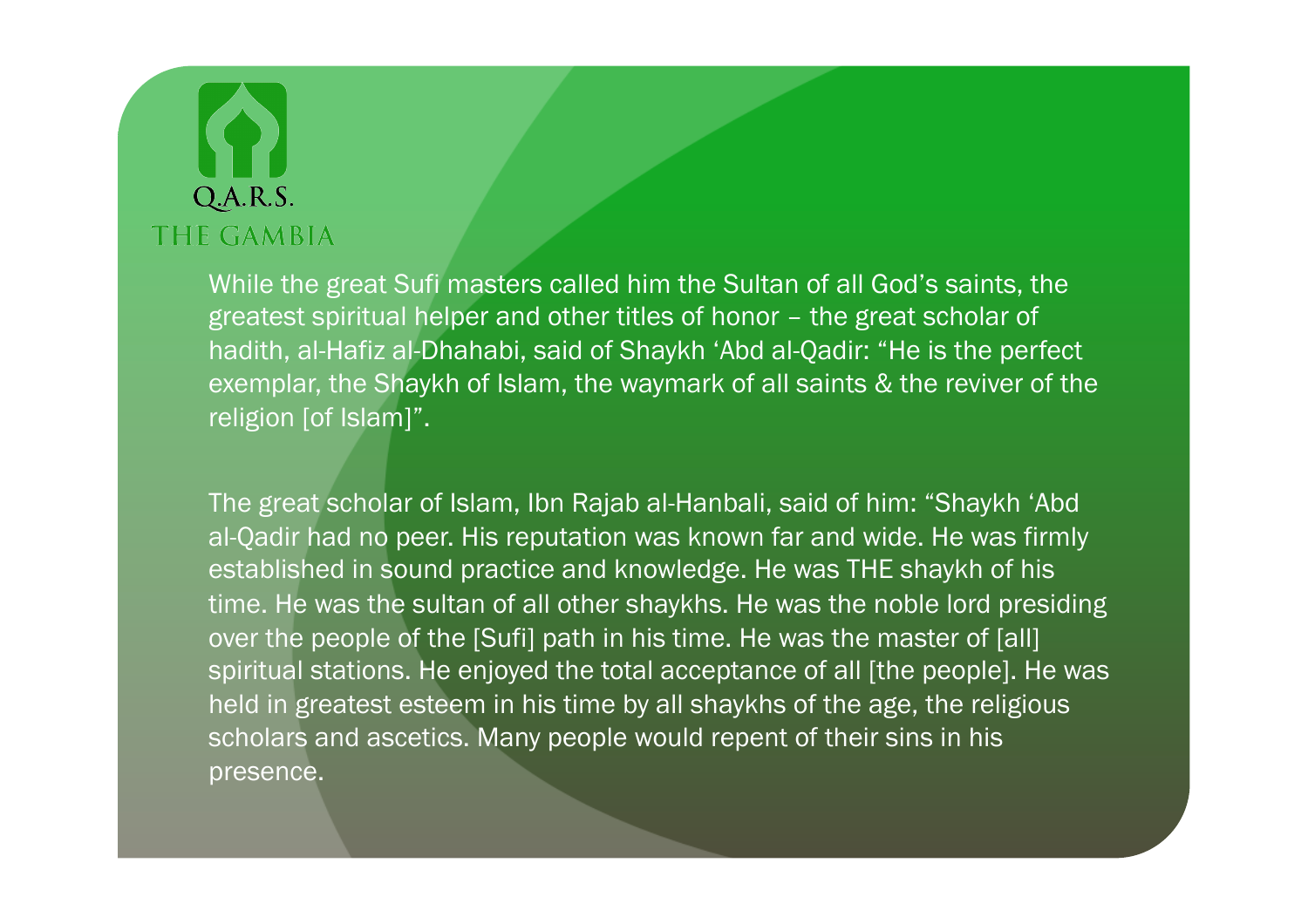Shaykh al-Islam Ibn Taymiya took great pride in the fact that he was a Qadiri and one of the followers Shaykh 'Abd al-Qadir al-Jilani. He once said that were it not for his spiritual connection to Shaykh 'Abd al-Qadir and holding to his daily Qadiri devotions, he would never have been able to attain the accomplishments he achieved in knowledge, writing and practice. He said in praise of al-Qutb al-Ghawth: "Shaykh 'Abd al-Qadir al-Jilani was among the greatest of people in adhering to the duty of commanding right and forbidding wrong and instructing others to do it too – while walking in harmony with appointed destiny – that is, responding appropriately to the signs of the time with patience, perseverance, proper preparation and organization."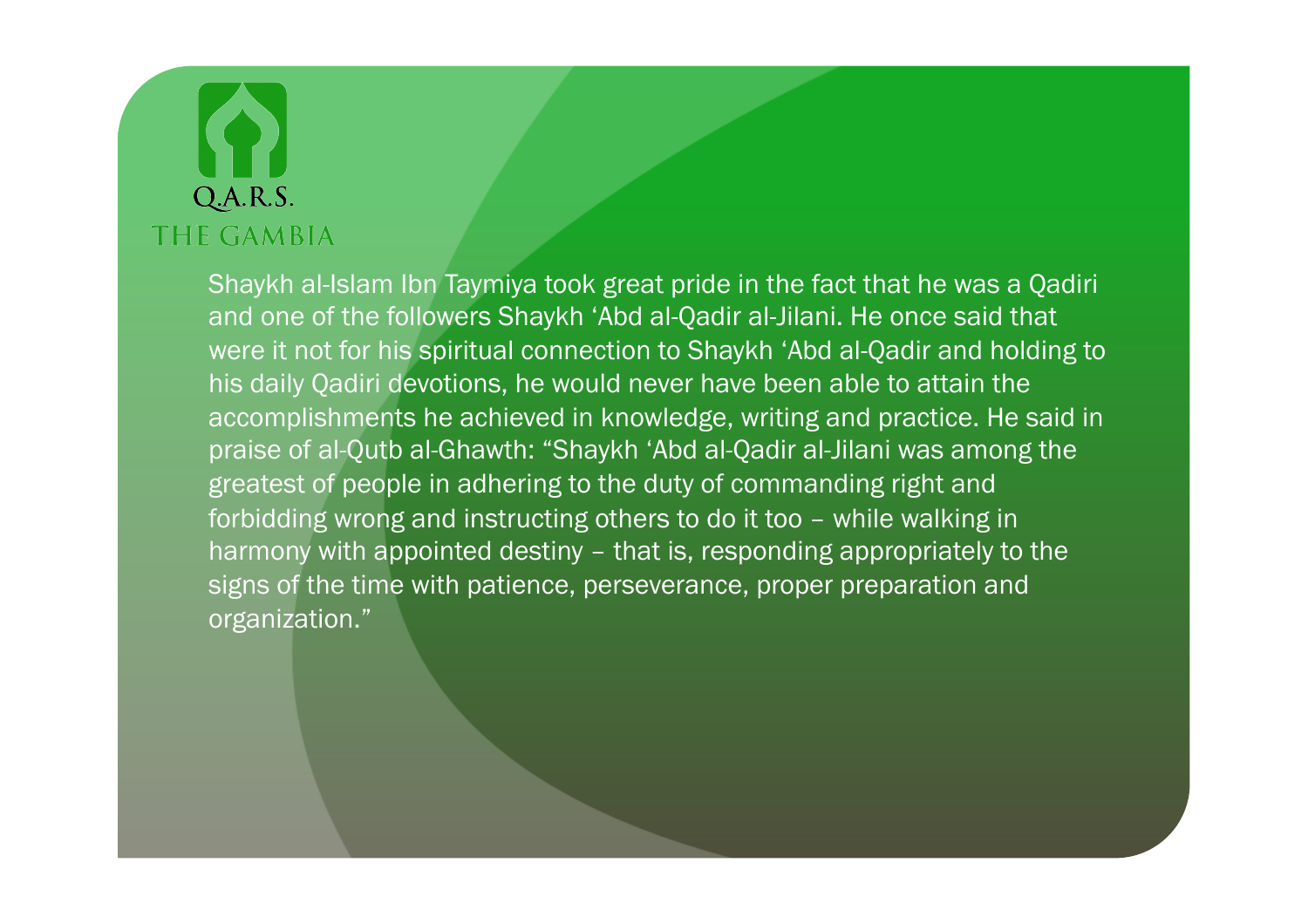Among the most important qualities that Shaykh al-Islam Ibn Taymiya noted in al-Qutb al-Ghawth was the fact that he walked harmoniously in conjunction with divine destiny. He understood the harsh realities of his time. Among the greatest lessons we gain from Shaykh 'Abd al-Qadir was his long patience and perseverance in meeting the impossible circumstances before him. Thus, he took his time to do things right and spent 32 years in spiritual and intellectual preparation under the greatest scholars and shaykhs of his time – especially Ibn 'Aqil – before his public appearance to guide and teach in Baghdad in the year 520/1127 after having completed 50 years of his life.

The age in which Shaykh 'Abd al-Qadir lived was a time of troubles, corruption and instability – very similar to the situation in which Muslims find themselves today. The first crusade began in the year 489/1096 when Shaykh 'Abd al-Qadir was 19 years old – just one year after he arrived in Baghdad to seek knowledge. The crusaders occupied Jerusalem, Palestine, and much of Greater Syria and massacred innocent civilians in every place.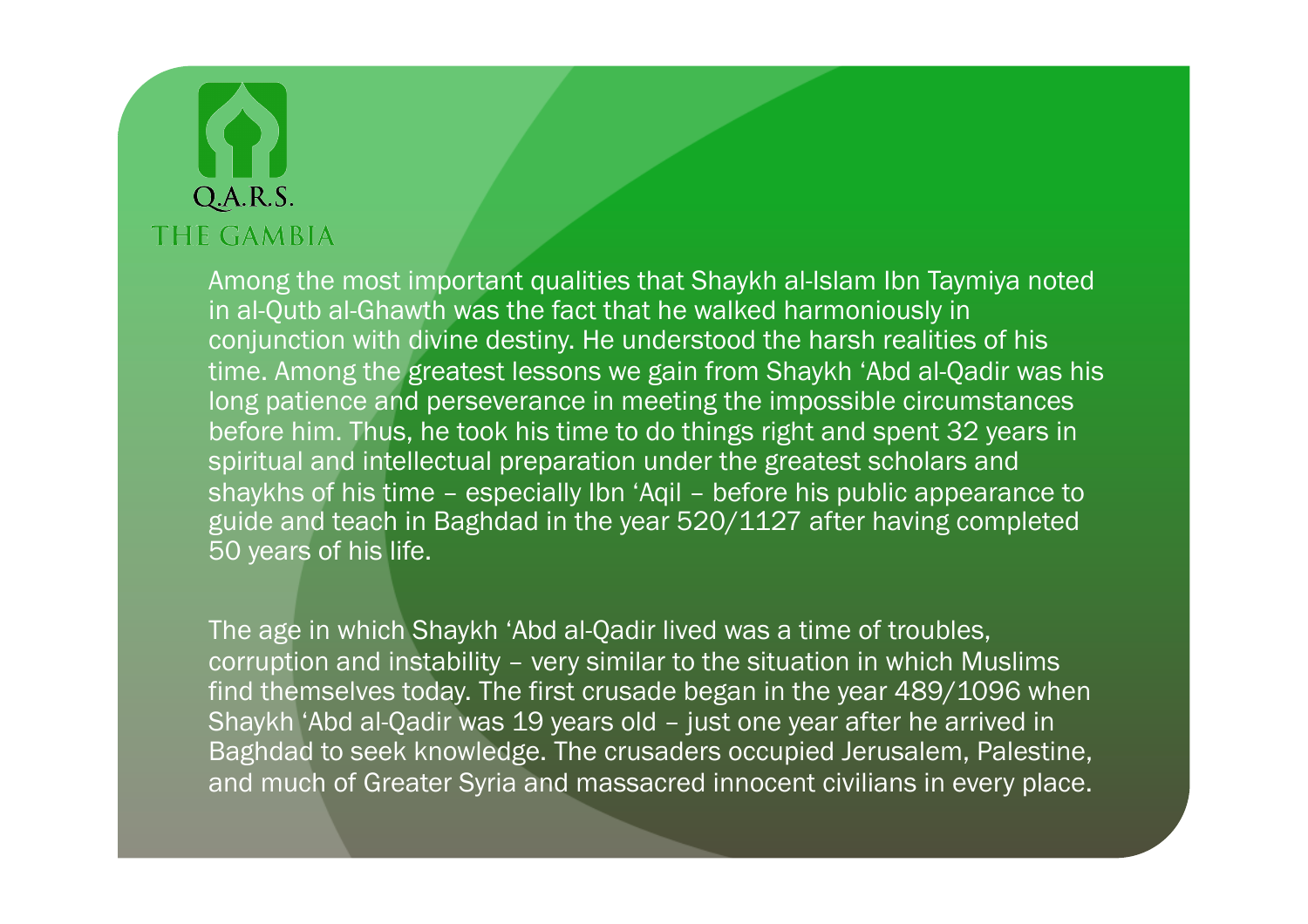The loss of Palestine did not serve to awaken the Muslim Umma but only increased them in negligence and corruption. The caliph in Baghdad became powerless and the various princes and sultans were busy competing against each other and fighting civil wars. Their only concern was power and self-interest. Most of the religious scholars were accomplices to this crime. They lived lives of hypocrisy, self-service, flattery, and winning the favor of the rulers in power. Ibn 'Aqil – Shaykh 'Abd al-Qadir's greatest teacher – said of them: "The religious scholars of our time are a disaster. To seek prosperity in them is to court bankruptcy. There is no one to depend upon [now] but God alone."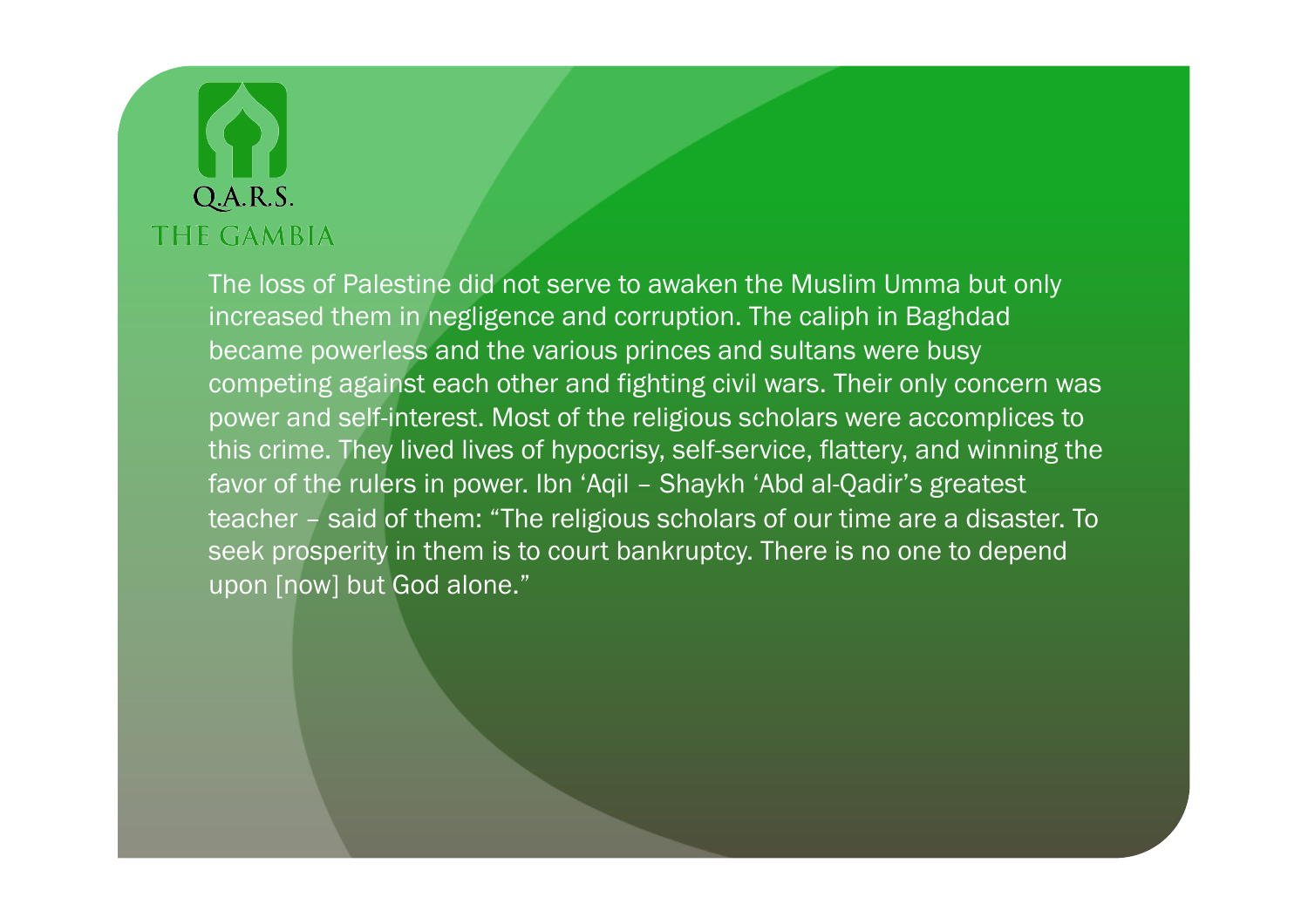When Shaykh 'Abd al-Qadir appeared at the age of 50 in 520/1127 after 32 years of preparation, he appeared with tremendous intellectual and spiritual power. The great Hanbali scholar Ibn Rajab says of him: "He won the complete acceptance of the people…and the kings hold him in fear and awe, not to mention those who were less powerful."

It is not mere coincidence that the year Shaykh 'Abd al-Qadir appeared in Baghdad was the same year that the great mujahid king and shahid 'Imad al-Din Zangi came to city's rescue and was then followed by his son Nur al-Din and then their general Salah al-Din – all of whom stood with Shaykh 'Abd al-Qadir – just as he stood with them.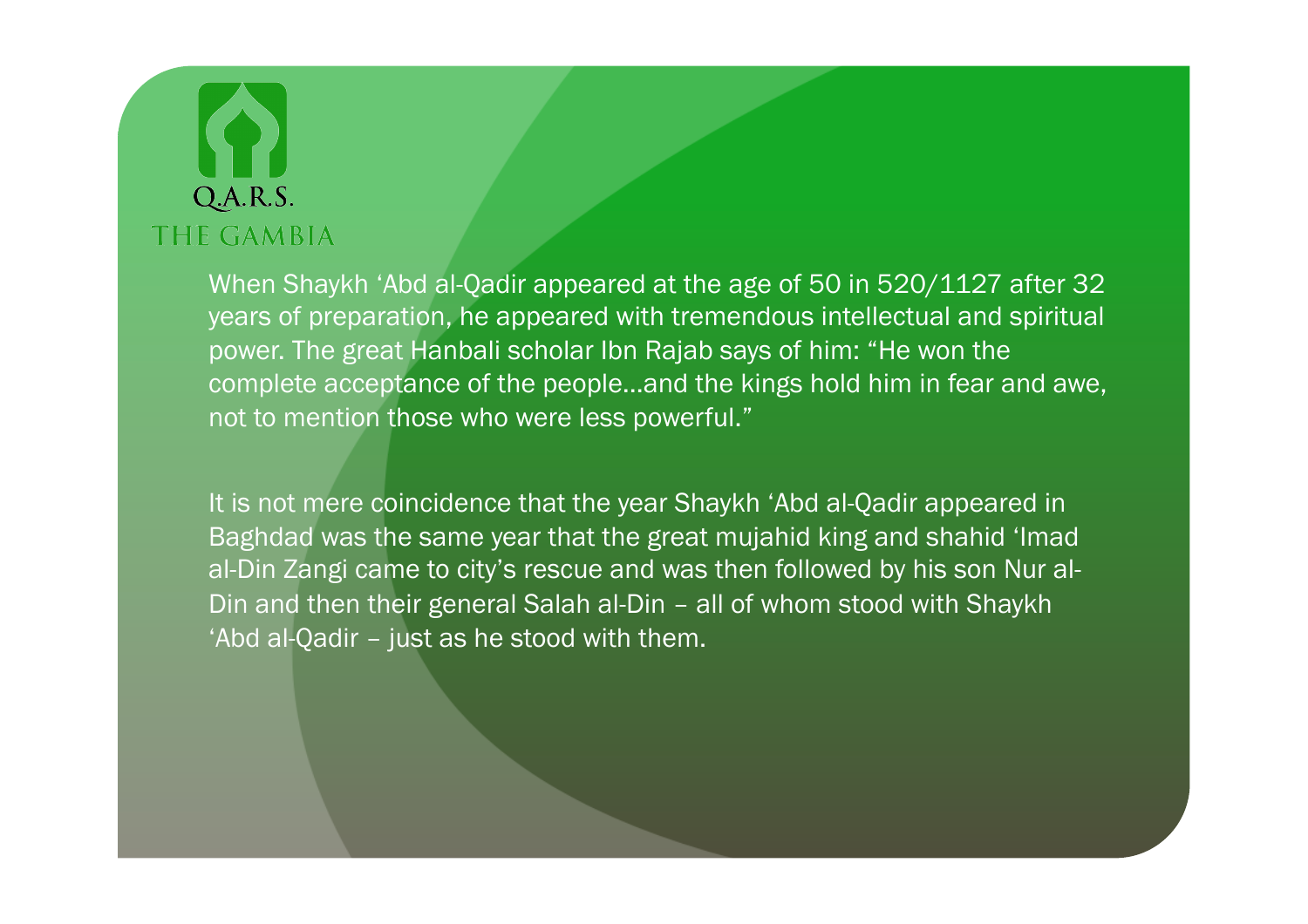Shaykh 'Abd al-Qadir did not like to show off his honorary miracles (karamat). Rather, he based his movement on truthfulness and integrity in applying the Qur'an and Sunna. But God, exalted be He, empowered Shaykh 'Abd al-Qadir with startling honorary miracles to give him success in his work. The great Muslim scholar 'Izz al-Din ibn 'Abd as-Salam – sultan of religious scholars – says: "The honorary miracles of none of God's saints have been transmitted to us by tawatur (many multiple transmissions) except Shaykh 'Abd al-Qadir. That is because most of them took place publicly before large crowds."

The caliph in Baghdad and oppressive rulers there and elsewhere only submitted to Shaykh 'Abd al-Qadir, feared him, and held him in awe because of his honorary miracles. A good example of this is what took place between him and the 'Abbasid caliph Abu al-Muzaffar al-Mustanjid bi-llah shortly after Shaykh 'Abd al-Qadir's appearance as the story is narrated to us by the Imam al-Hafiz Ibn Hajar al-'Asqalani.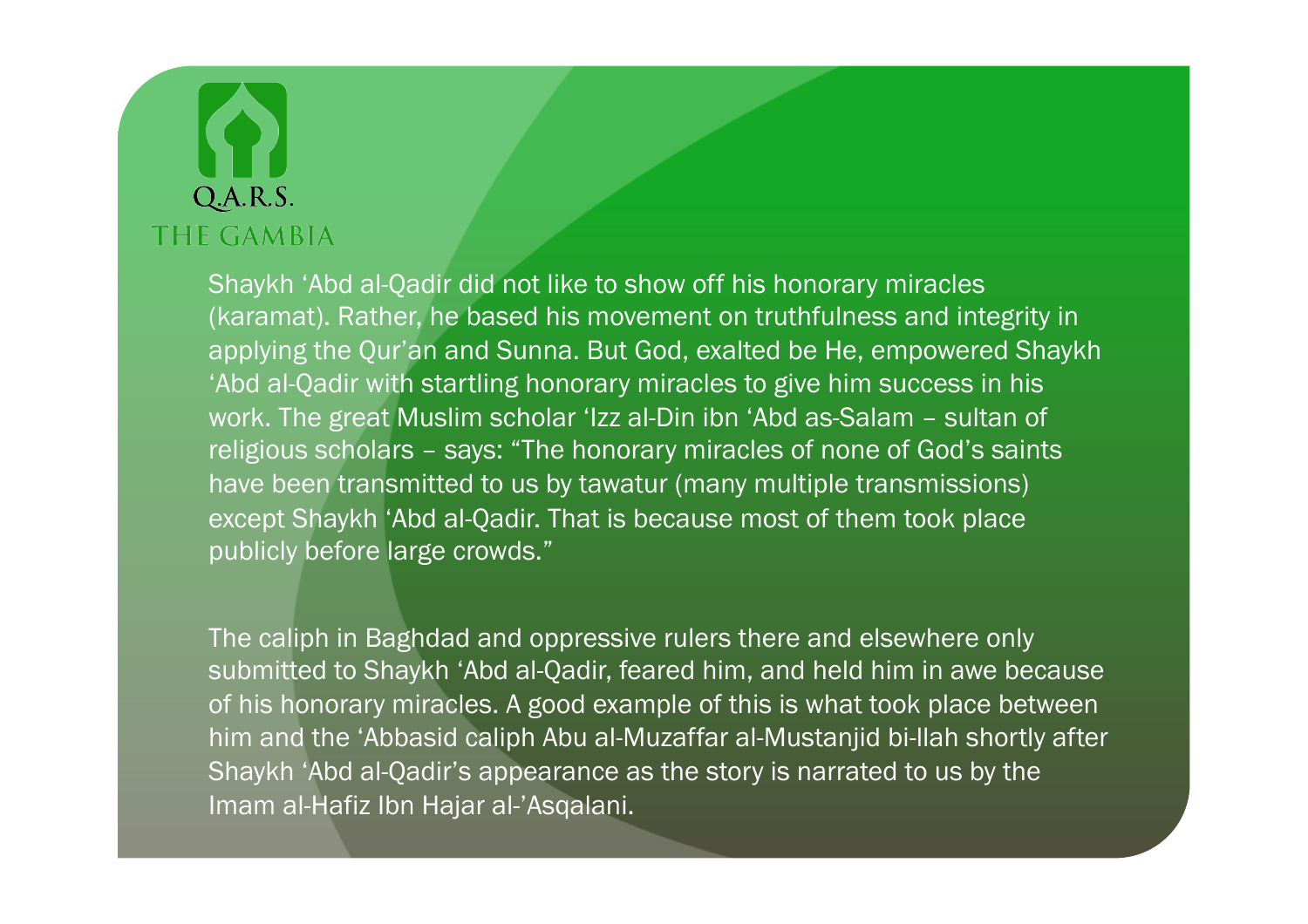By the time of Shaykh 'Abd-Qadir, the caliph had become like the oppressive mayor of the city. He had no international power or influence and had become very weak. The caliph al-Mustanjid came to Shaykh 'Abd al-Qadir to test him shortly after his fame had begun to spread through Baghdad and surrounding areas. He said to the Shaykh: "I want you to show me something [of your miracles]."

The Shaykh replied: "What do you desire?"

The caliph said: "Apples." [It was not apple season at the time.]

Shaykh 'Abd al-Qadir extended his hands in the open air and brought down two apples.

Shaykh 'Abd al-Qadir gave one of the apples to the caliph. He broke open the other one and it gave off the scent of fresh musk. The caliph broke open his apple and it had a worm in it.

The caliph said: "What's the meaning of this?"

Shaykh 'Abd al-Qadir replied: "This apple has been touched by the hand of the oppressor, so it became wormy."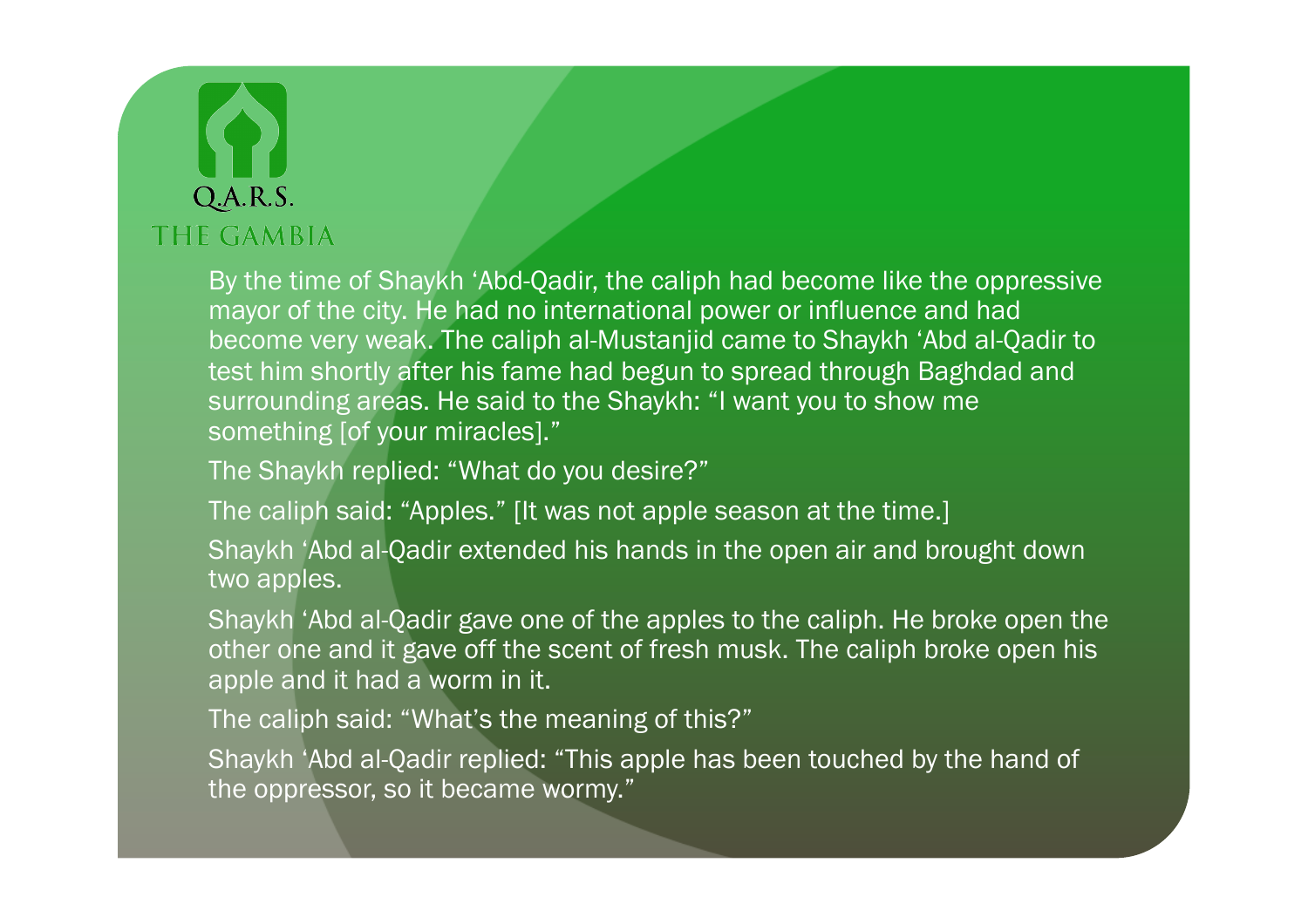In the days following the event, that caliph sought to appease Shaykh 'Abd al-Qadir, thinking that he might buy him off as he had bought off other religious scholars. He came to Shaykh 'Abd al-Qadir one day and placed before him ten large sacks of gold, carried by ten different servants. Shaykh 'Abd al-Qadir refused them and said: "I have no need of them."

The caliph insisted that Shaykh 'Abd al-Qadir take the sacks of gold. So he took up one of them in his right hand and another in his left hand. He squeezed them with his hands and blood began to flow from them. Shaykh 'Abd al-Qadir said to the caliph: "Abu al-Muzaffar, don't you have any shame? You take the innocent blood of the people and present it to me as a gift?"

The caliph fainted. When he came back to consciousness, Shaykh 'Abd al-Qadir said to him, "If it were not for the sanctity of your lineage being connected to the House of God's Messenger – may God extol him and grant him peace - I would make this blood follow you back to your palace."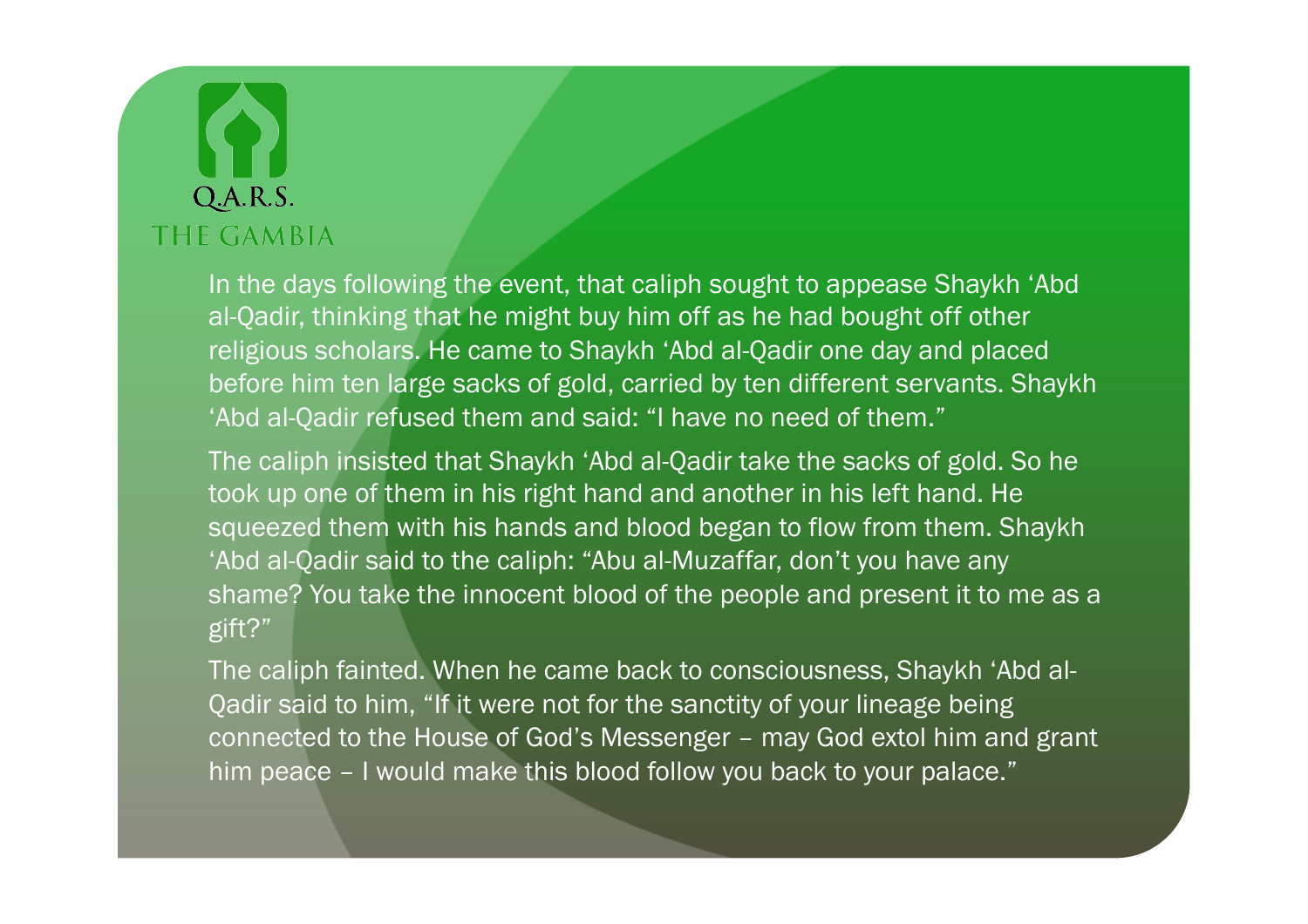In the eyes of Shaykh 'Abd al-Qadir, the greatest crime of the age was not the oppression of the rulers but the evil of hypocritical religious scholars who supported the rulers in their oppression, stood by their side, and enabled them to commit oppression – seeking material interests in this world. Shaykh 'Abd al-Qadir attacked such evil religious scholars relentlessly just as he attacked the oppressive rulers and the wealthy who oppressed the poor and withheld their wealth from them.

He would say to them: "You traitors of religious knowledge and practice! You enemies of God and His Messenger! You highway robbers who cut off God's servants, powerful and majestic is He. You are in clear oppression! You are in clear hypocrisy! How long will this hypocrisy last? You scholars! You socalled ascetics! How long will you continue to play the hypocrite with kings and sultans so that you can take some of the scraps of this world and its pleasures and desires?"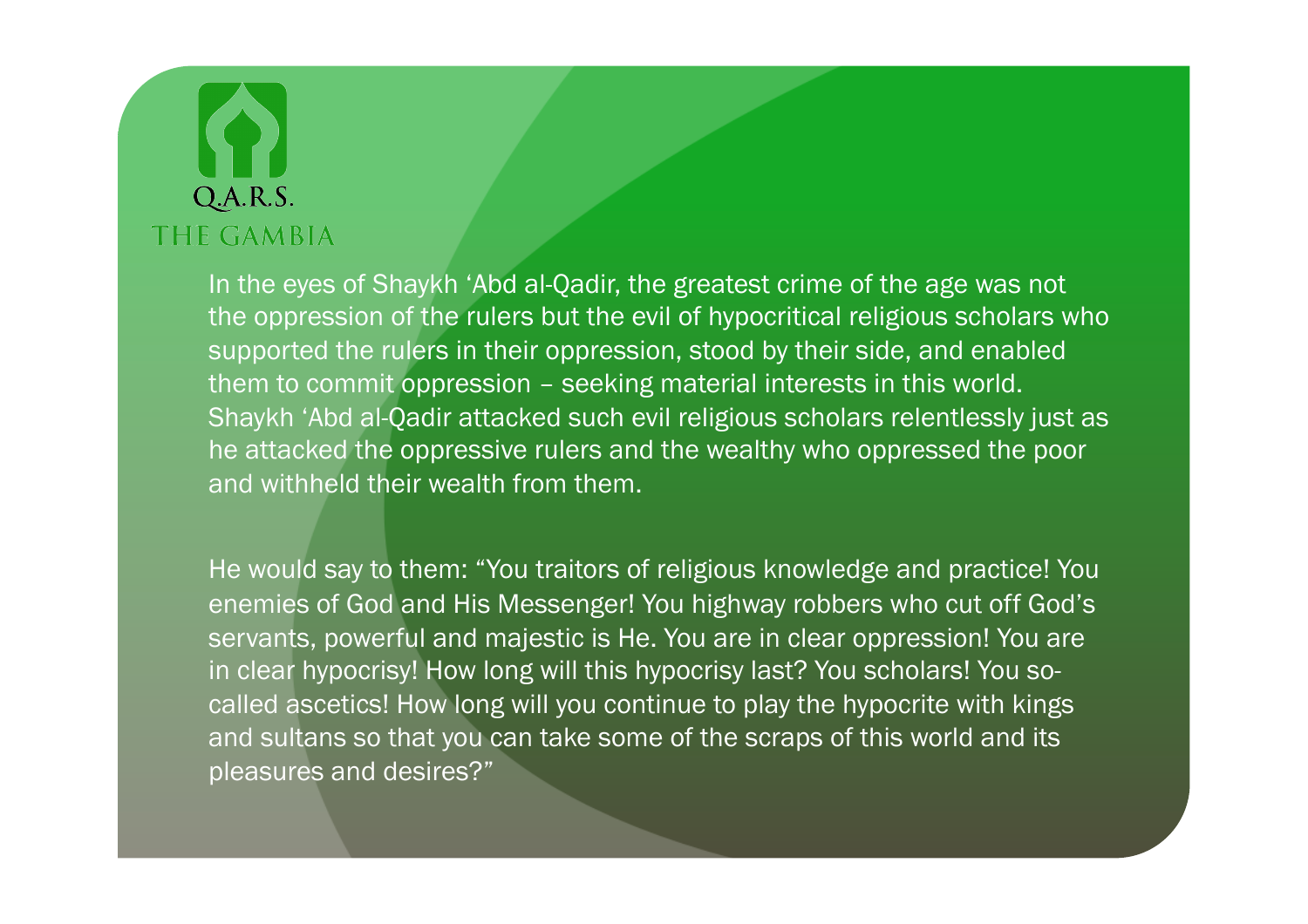Shaykh 'Abd al-Qadir earnestly prayed: "God, break the power of the hypocrites. Reduce the oppressors to subjugation, and cleanse the earth of them. Or reform them and set them right."

We need this prayer today as much as yesterday and ask God to answer. All the problems of the Muslim Umma today and our weakness and utter impotence in the face of the Palestinian crisis and others go back to two major causes: The power of the hypocrites among our religious scholars, shaykhs and others and the tyranny of the oppressors who rule over us.

But Shaykh 'Abd al-Qadir was an embodiment of the universal Muhammad mercy of our Prophet – God extol him and grant him peace. He preferred that God reform the hypocrites and tyrants and set them right rather than remove them from the face of the earth when he prayed: "God, cleanse the earth of them or reform them and set them right."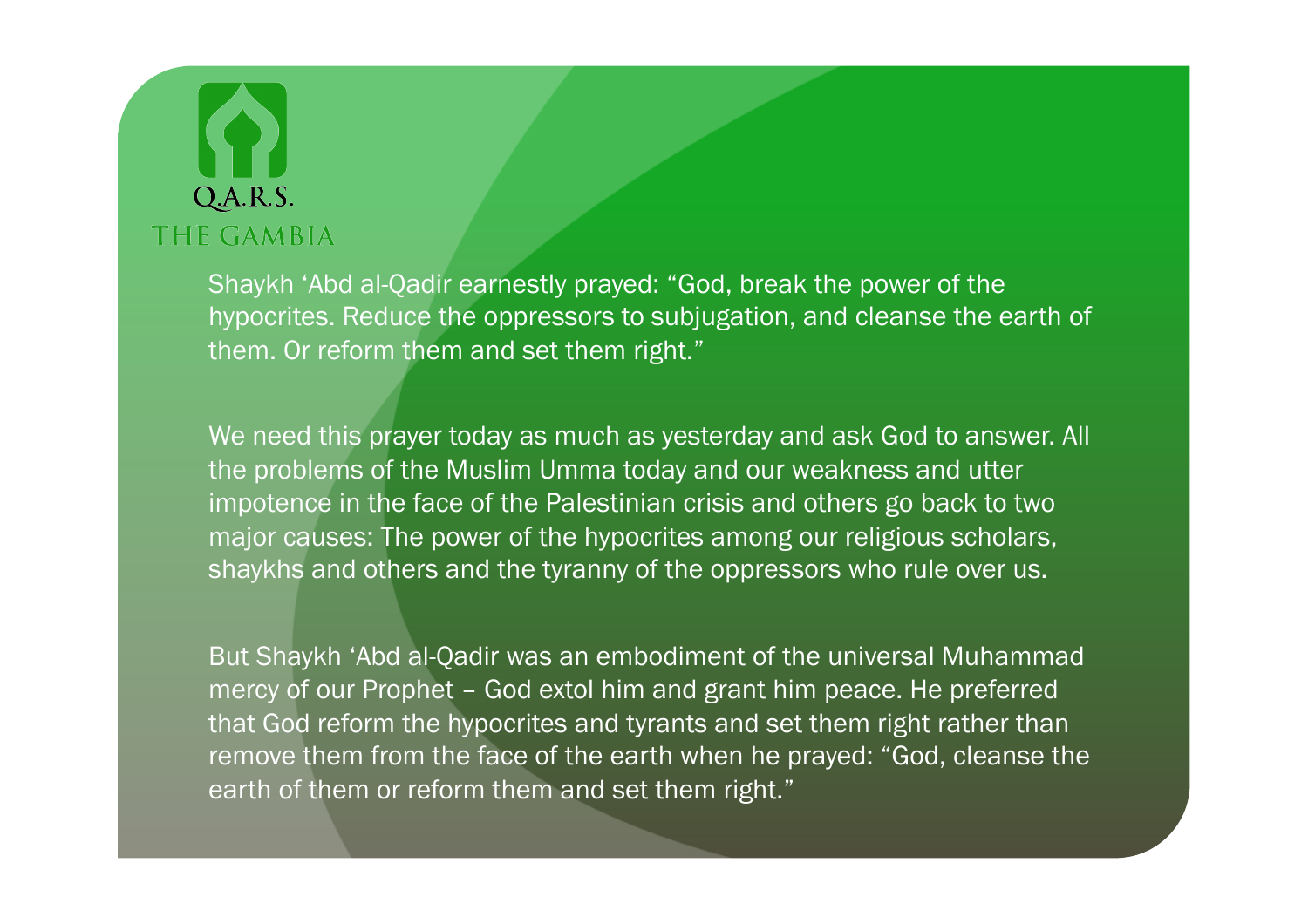The life of Shaykh 'Abd al-Qadir was dedicated in its entirety to reform and setting things right: The reform of the common people and the ruling elites, of the religious scholars and their students, the rulers and their soldiers, and others.

Al-Qutb al-Ghawth, our noble lord Shaykh 'Abd al-Qadir al-Jilani adopted many methods for reform. Among the most important of these were his profound efforts when he was 76-80 between the years 546-550/1151-1155 to reform all the Sufis of the Muslim world and unify them into a single order under his leadership. During these four years, he held big conferences in and around Baghdad for this purpose, in Mecca and Medina during the Hajj, and Sufi masters around the world sent their muqaddams to Baghdad to be trained by Shaykh 'Abd al-Qadir in his school.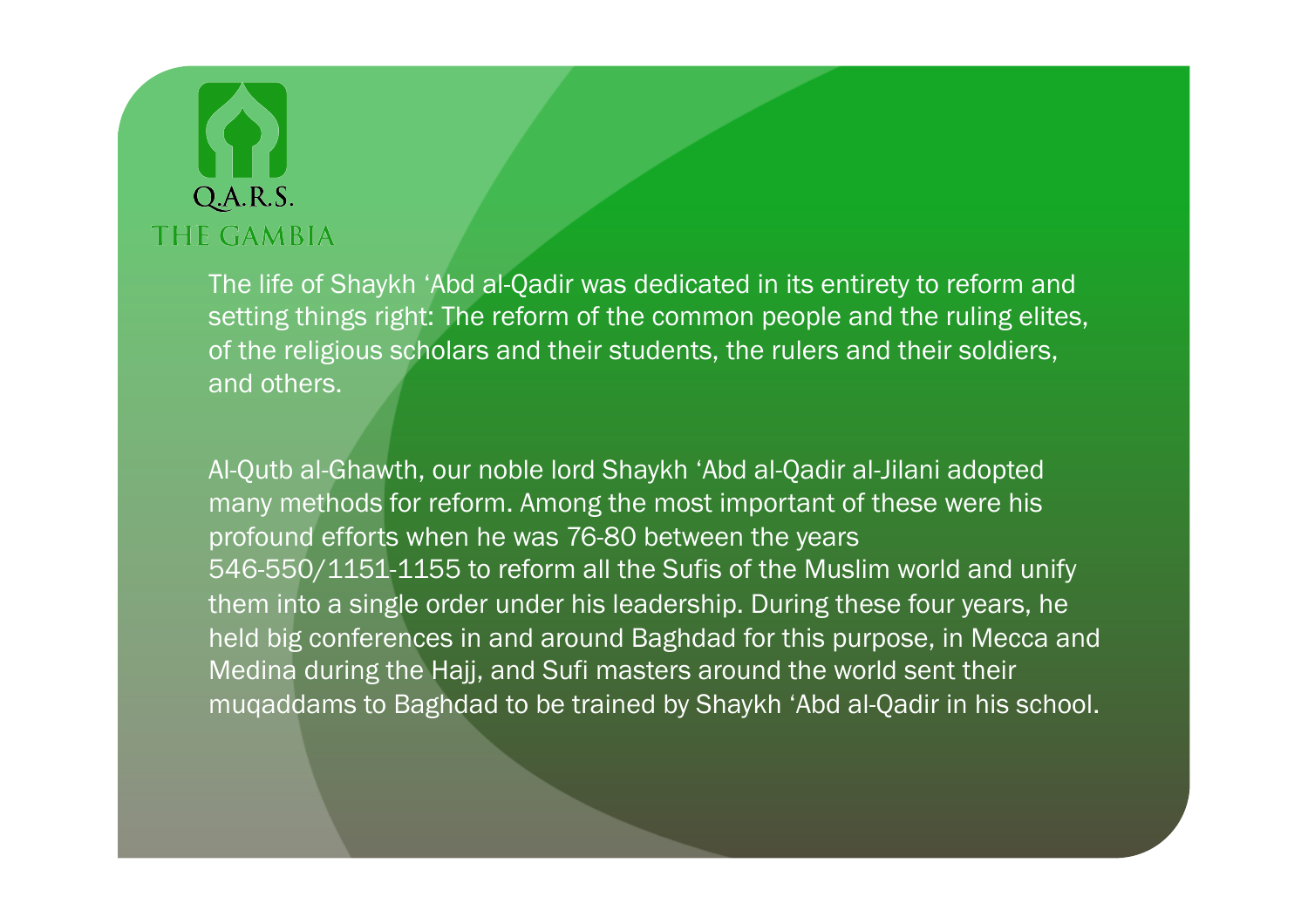Above all else, Shaykh 'Abd al-Qadir was sent as a teacher. He took pride in the profession of teaching and regarded it as the most notable attribute and magnificent station that a person could attain. Every day he sat with his students to teach them tafsir, hadith, fiqh, the various readings of the Qur'an, fatwas, and other Islamic sciences. He welcomed each and every student whether they were old or young, rich or poor, educated or illiterate.

The most conspicuous method tht Shaykh 'Abd al-Qadir used to reform the religious scholars and students and to create a new generation – the generation of Nur al-Din and Salah al-Din – was to create a new system of education for spreading and implementing knowledge. His activities directed at Greater Syria and Palestine were greater in this regard than his activities in Iraq. He would send his best students to take active part in spreading the daw'a and taking part in the jihad movement under the direction of both Nur al-Dina and Salah al-Din who esteemed his efforts and welcomed his students and followers as soldiers, counselors, and men of the da'wa.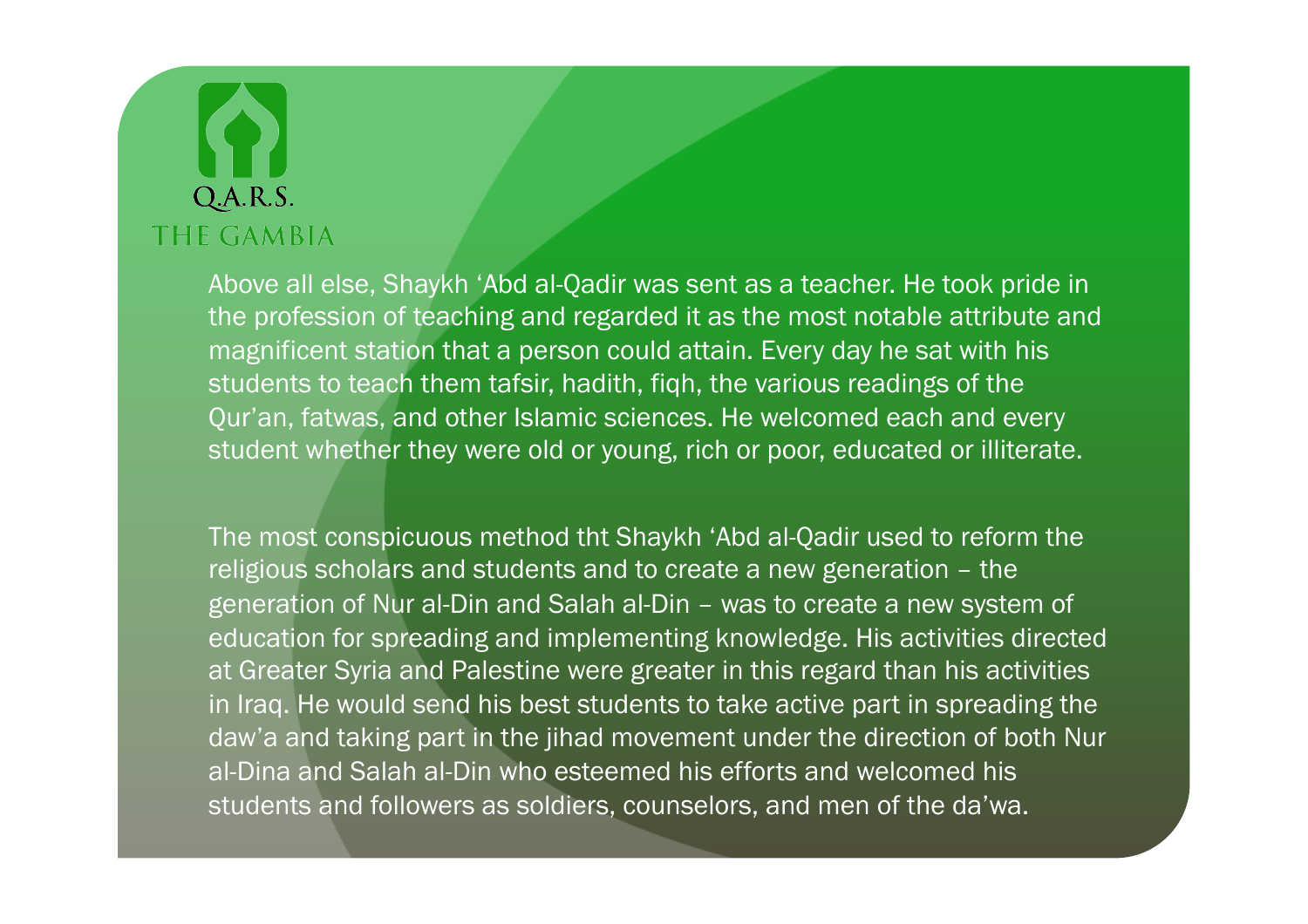Likewise, Shaykh 'Abd al-Qadir welcomed as students and personal guests, the refugees from Palestine and Syria and their families who fled from the horror of the crusader occupation of their lands. He would then give them spiritual, moral, and educational preparation and send their sons back to the battlefronts to serve in the armies of Nur al-Din and Salah al-Din. Many of them attained great fame and the followers of the Qadiri Order became known for their courage and resoluteness in the face of the enemy.

This is a brief account of a long and very great story. We take pride today in remembering this great hero and savior of Islam - Shaykh 'Abd al-Qadir al-Jilani, al-Qutb al-Ghawth, Pir-e dast-e Gir - the noble sayyid who gives you a helping hand and never betrays you. It is obligatory for us to bring his memory to life in these dark times and to remind each other of his life which all the Umma has agreed was truly great and dignified.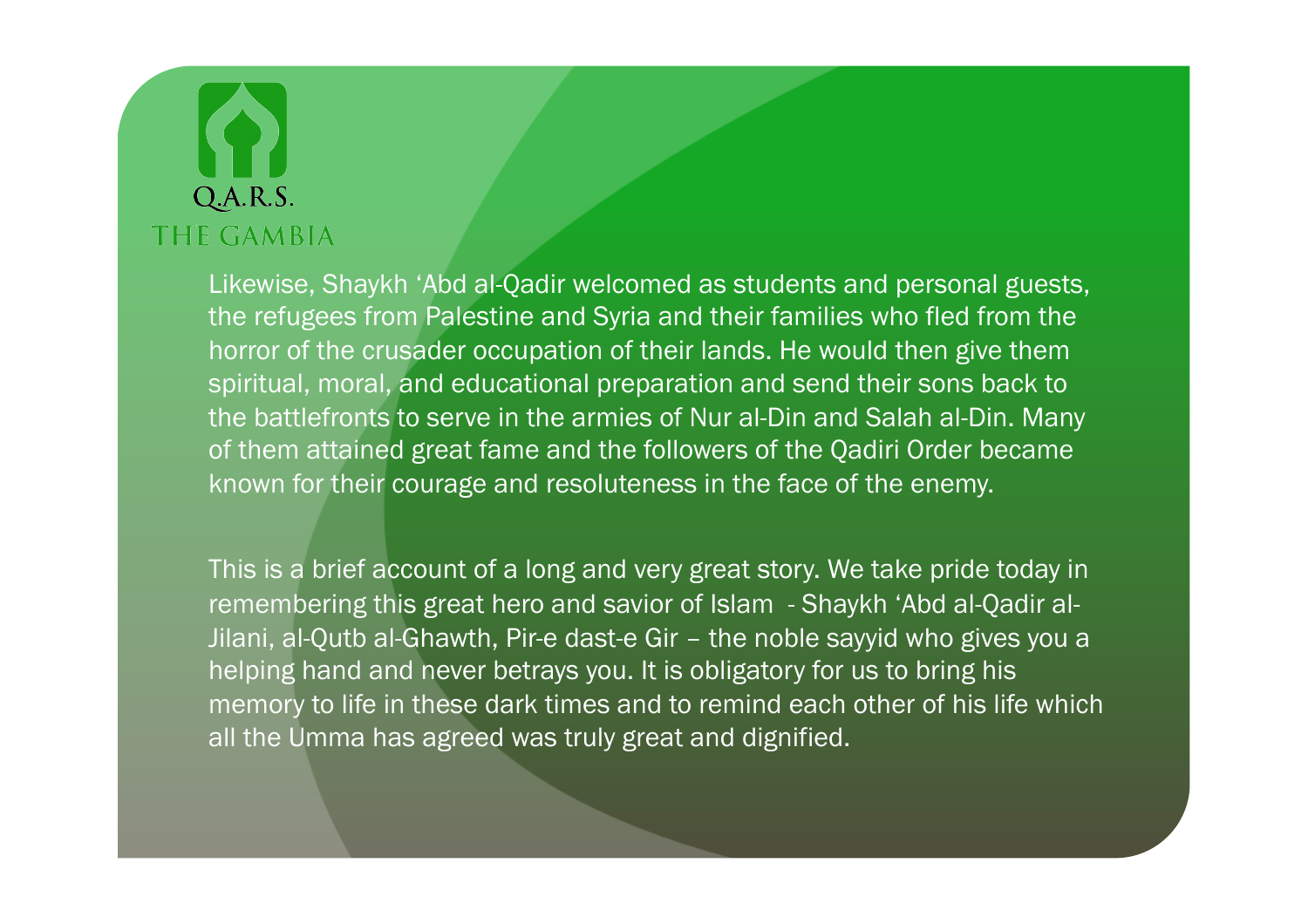In conclusion, perhaps the most useful point we can emphasize in following the path of Shaykh 'Abd al-Qadir is the necessity to walk in harmony with destiny. We must be patient, long-suffering, and we must endure and persevere and make the right preparations. There are no shortcuts to victory and haste is from Satan.

The illustrious scholar al-Hafiz Ibn Hajar al-'Asqalani relates to us: "Shaykh 'Abd al-Qadir was asked – 'What is the one thing you built all your work upon?'. He replied: 'Being honest and truthful.'"

We ask God – our Patron Lord and Benefactor – exalted be He – that He makes us all people of truth and honesty who fulfill their promises and covenants and are worthy of the honor of belonging to the great Hashimite Prophet – God exalt him and grant him peace – and his glorious Umma.